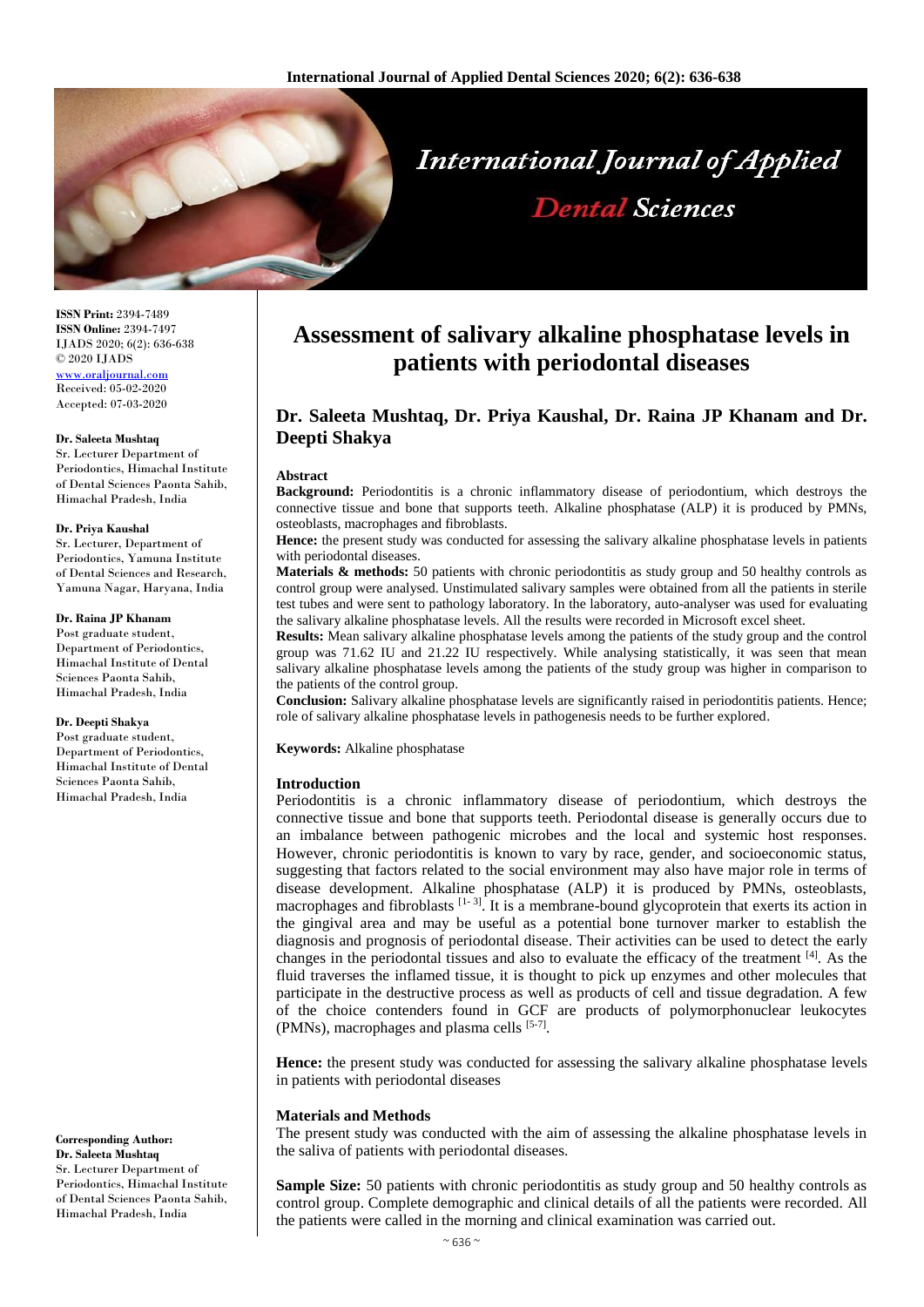International Journal of Applied Dental Sciences [http://www.oraljournal.com](http://www.oraljournal.com/)

American association of periodontology's criteria was used for defining patients with chronic periodontitis. Unstimulated salivary samples were obtained from all the patients in sterile test tubes and were sent to pathology laboratory. In the laboratory, auto-analyser was used for evaluating the salivary alkaline phosphatase levels. All the results were recorded in Microsoft excel sheet. SPSS software was used for assessment. Student t test and Chi-square test were used for evaluation of level of significance.

# **Results**

In the present study, a total of 50 patients with chronic periodontitis and 50 healthy controls were enrolled. Mean age of the patients of the study group and the control group was 46.8 years and 49.3 years respectively. There were 29 males and 21 females in the study group while there were 33 males and 17 females in the control group. In the present study, mean salivary alkaline phosphatase levels among the patients of the study group and the control group was 71.62 IU and 21.22 IU respectively. While analysing statistically, it was seen that mean salivary alkaline phosphatase levels among the patients of the study group was higher in comparison to the patients of the control group.

| Table 1: Comparison of salivary alkaline phosphatase levels |
|-------------------------------------------------------------|
|-------------------------------------------------------------|

| Salivary alkaline<br>phosphatase levels (IU) | Control<br>group | <b>Study</b><br>group | p- value      |
|----------------------------------------------|------------------|-----------------------|---------------|
| Mean                                         | 21.22            | 71.62                 | 0.00          |
| 3D                                           | 6.18             | 23.74                 | (Significant) |

# **Discussion**

Periodontitis is an inflammatory disorder that results from the host response to sub-gingival plaque microorganisms. As a result, the normal histological architecture of the periodontium is disturbed, with persistent inflammation associated with the irreversible loss of mineralized and nonmineralized tissues. Periodontal disease is a common inflammatory disease caused by the interaction between certain Gram-negative bacterial species and components of the host immune response that affect the connective tissue attachment and supporting bone around the teeth. It can be considered among the prevalent and important global health problems in terms of quality of life. The most common cause of alveolar bone destruction in periodontitis is the extension of inflammation from the marginal gingiva to the underlying periodontal tissues [8-10].

ALP is a membrane bound glycoprotein found on cell membrane. It is released from poly-morphonuclear neutrophils during inflammation, osteoblast during bone formation and periodontal ligament fibroblast during periodontal regeneration. The fluid offers great potential as a source of inflammatory and immune markers, tissue breakdown products, enzymes of bacterial origin, hostderived enzymes and their inhibitors. The biochemical markers in GCF have been related to gingivitis, periodontitis and, most recently, to periodontal disease activity. Analysis of GCF therefore represents the most practical approach for the biochemical analysis of the host response in periodontal disease. A meaningful host parameter that can be measured in a quantitative and reproducible manner should provide an even earlier look at tissue destruction [11]

**Hence:** the present study was conducted for assessing the gingival crevicular fluid (GCF) alkaline phosphatase levels in patients with periodontal diseases.

In the present study, a total of 50 patients with chronic periodontitis and 50 healthy controls were enrolled. Mean age of the patients of the study group and the control group was 46.8 years and 49.3 years respectively. There were 29 males and 21 females in the study group while there were 33 males and 17 females in the control group. Jeyasree RM *et al*. comparing the quantitative levels of alkaline phosphatase (ALP) in saliva and serum before and after scaling and root planing in patients with chronic generalized periodontitis. A total number of 50 participants (40 with chronic generalized periodontitis and 10 periodontally healthy volunteers) of 30– 50 years were included in the study. Clinical parameters such as simplified oral hygiene index (OHI-S), gingival index, probing depth, and clinical attachment loss (CAL) were measured, and then, saliva and blood sample collection was done and analyzed for ALP levels by spectrometry. The saliva and serum ALP levels were significantly increased in patients with chronic generalized periodontitis with an increase in clinical parameters such as OHI-S, gingival index, probing depth, and CAL when compared with periodontally healthy individuals. The saliva and serum ALP levels were significantly decreased following Phase I periodontal, therapy along with improvement in clinical parameters. ALP levels in saliva can be used for the diagnosis of active phase of periodontal disease and also for evaluation of the treatment outcomes following Phase I periodontal therapy [10].

In the present study, mean salivary alkaline phosphatase levels among the patients of the study group and the control group was 71.62 IU and 21.22 IU respectively. While analysing statistically, it was seen that mean salivary alkaline phosphatase levels among the patients of the study group was higher in comparison to the patients of the control group. Malhotra R *et al*. assessed the total activity of ALP in the GCF collected from healthy sites, sites with gingivitis and with chronic adult periodontitis. A total of 18 patients were divided into three groups: *viz*., healthy sites, Group I; gingivitis, Group II; chronic periodontitis, Group III. Clinical parameters like plaque index, bleeding index, gingival index and probing depth were recorded. Total enzyme activity of ALP was significantly higher in periodontitis as compared with that in healthy and gingivitis sites, and was significantly and positively correlated with probing depth. ALP can be considered as a periodontal disease marker as it can distinguish between healthy and inflamed sites [11] . De A *et al*. compared the serum and salivary alkaline phosphatase levels in chronic periodontitis patients with or without type-2 diabetes mellitus. A total of 45 individuals were included in the study and divided into three groups: Group I (healthy individual), Group II (Chronic periodontitis without diabetes mellitus type-2) and Group III (Chronic periodontitis with type-2 diabetes mellitus) on the basis of clinical, radiographic and blood sugar examination. The result showed that the concentration of serum and salivary alkaline phosphatase increases significantly in patients with chronic periodontitis with type-2 diabetes mellitus than chronic periodontitis without diabetes mellitus and healthy patients. They concluded that alkaline phosphatase can be used as a key inflammatory diagnostic biomarker in periodontal diseases [12].

# **Conclusion**

From the above results, the authors conclude that salivary alkaline phosphatase levels are significantly raised in periodontitis patients. Hence; role of salivary alkaline phosphatase levels in pathogenesis needs to be further explored.